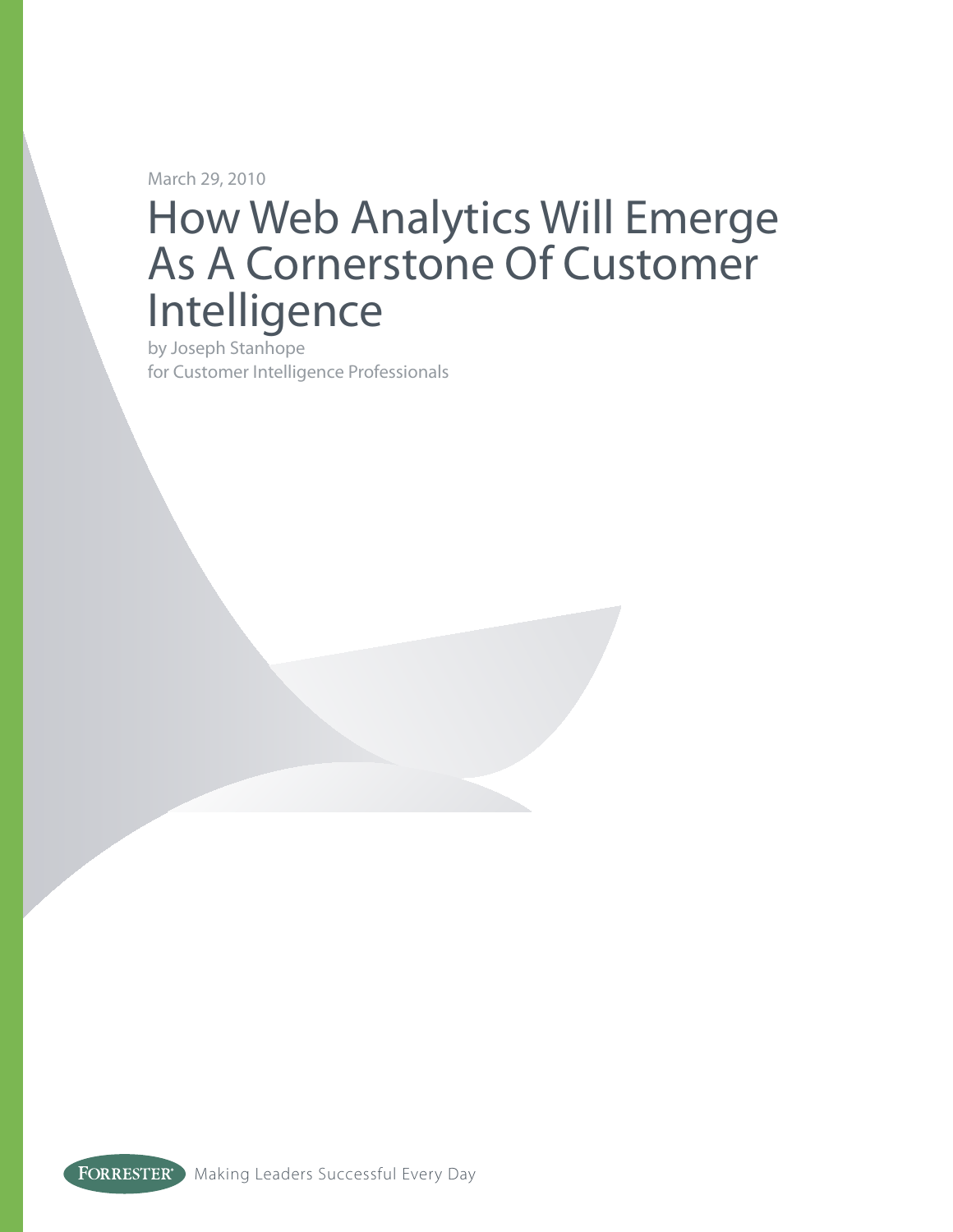

#### March 29, 2010

## How Web Analytics Will Emerge As A Cornerstone Of Customer Intelligence

Using Site-Based Intelligence To Drive Multichannel Marketing Improvements

#### **by Joseph Stanhope** with Carlton A. Doty and Emily Murphy

### Executive Summary

Marketers today have a dizzying array of online and offline touchpoints at their disposal, but without a doubt all roads lead through the Web. For most organizations, Web sites, microsites, landing pages, communities, and other interactive properties are mission-critical for acquiring, retaining, and nurturing customers and other target audiences. By definition this reality makes the Web one of the most crucial sources of insight for Customer Intelligence (CI) professionals. To put that insight into action, firms must leverage Web analytics beyond isolated Web site marketing and operations to feed analysis, decision support, and execution for the entire marketing function. This report outlines the future trajectory of Web analytics technology and gives CI professionals pragmatic advice about how to use that technology as a foundational component for customer intelligence that fuels multichannel marketing effectiveness.

### table of Contents

- **The Web Is An Underutilized Source Of**  2 **Customer Insight**
- **Enter The Web Analytics Platform** 2
- **Web Analytics Technology Will Extend Beyond**  4 **The Web Site In Two Phases**

Today: Web Analytics Cements Its Position As The Nucleus Of Online Measurement

Tomorrow: Comprehensive Web Intelligence Will Drive Value Throughout The Marketing Mix

#### recommendations

**Implement A Web Intelligence Hub For**  7 **Customer Intelligence**

#### WHAT IT MFANS

**The Emerging Web Intelligence Hub Sets**  8**Broad Marketing Changes In Motion**

#### NOTES & RESOURCES

Forrester interviewed 15 vendor and user companies for this report.

#### **Related Research Documents**

["US Web Analytics Forecast, 2008 To 2014](http://www.forrester.com/go?docid=53629&src=56720pdf)" May 27, 2009

["Defining The Online Marketing Suite](http://www.forrester.com/go?docid=43678&src=56720pdf)" October 17, 2007



*© 2010, Forrester Research, Inc. All rights reserved. Unauthorized reproduction is strictly prohibited. Information is based on best available resources. Opinions reflect judgment at the time and are subject to change. Forrester®, Technographics®, Forrester Wave, RoleView, TechRadar, and Total Economic Impact are trademarks of Forrester Research, Inc. All other trademarks are the property of their respective companies. To purchase reprints of this document, please email [clientsupport@forrester.com.](mailto:clientsupport@forrester.com) For additional information, go to<www.forrester.com>.*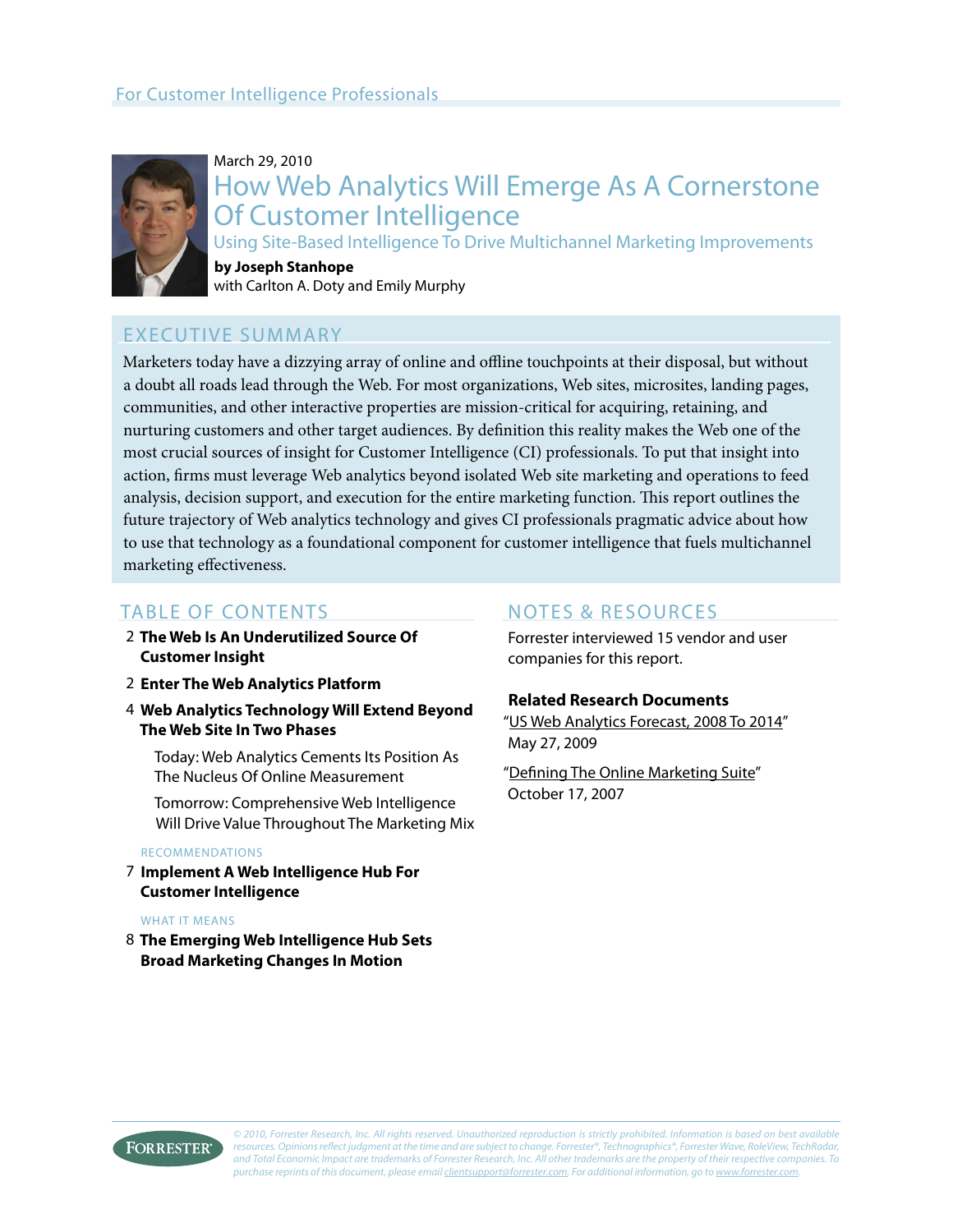#### **The Web is an underutilIzed source of customer insight**

Marketers are committing considerable effort to creating highly relevant integrated marketing communications spanning online and offline, outbound and inbound, mass and addressable. The breadth and depth of options presents an incredible palette to marketers from which to create customer interactions, but the Web rises above all others as the tie that binds marketing channels together. This phenomenon is evident in countless scenarios, such as email campaigns that drive recipients to the Web site or the use of rich media within predominantly offline advertising campaigns. And yet marketers still fail to realize the fullest potential of Web-based intelligence in the context of multichannel marketing. Why? Because:

- **· Customer Intelligence teams are already overextended.** No Customer Intelligence professional has ever complained about a surplus of free time. Extending the use of existing Web-based intelligence requires stretching beyond day-to-day business tasks and project work, a luxury that lean Customer Intelligence teams simply cannot afford in these recession-wracked times.
- **· Marketing responsibilities still live in channel-specific silos.** The customer experience is frequently broken down into components and owned by different departments, teams, or lines of business, resulting in substantial integration challenges. The complexity of synching customer data grows exponentially when offline and online marketing are considered different business units or when channel relationships are spliced apart between Web, bricks and mortar, media, and CRM teams.
- **· Most firms lack an evangelist for Web intelligence.** Outside of those who specialize in online channels, most marketers in the enterprise are not aware of the cross-channel value of Webbased intelligence. This squandered opportunity needs to be rectified by savvy CI professionals who understand the potential of  $-$  and can act as an advocate for  $-$  the multichannel business value of customer insights from the Web.

#### **Enter the Web analytics Platform**

If the Web is the common thread throughout the marketing mix, marketers can ill afford to miss the opportunity to use Web analytics to close the gaps between cross-channel marketing tactics. We believe that Web analytics platforms are one of the most critical sources of activity and insight for Customer Intelligence because they (see Figure 1):

- **· Enjoy near universal adoption.** At this stage, the penetration of Web analytics technology is extremely broad and most companies already have the Web analytics capabilities in place and are gathering the requisite baseline data from which to start building strategic Customer Intelligence.<sup>1</sup>
- **· Provide rapid feedback.** Activities on the Web play out in rapid time frames; campaigns are often completed in days or even hours, essentially at the speed of light when compared with traditional media cycles. The ability to gather and analyze data quickly allows for testing and iterative improvements that few channels can rival.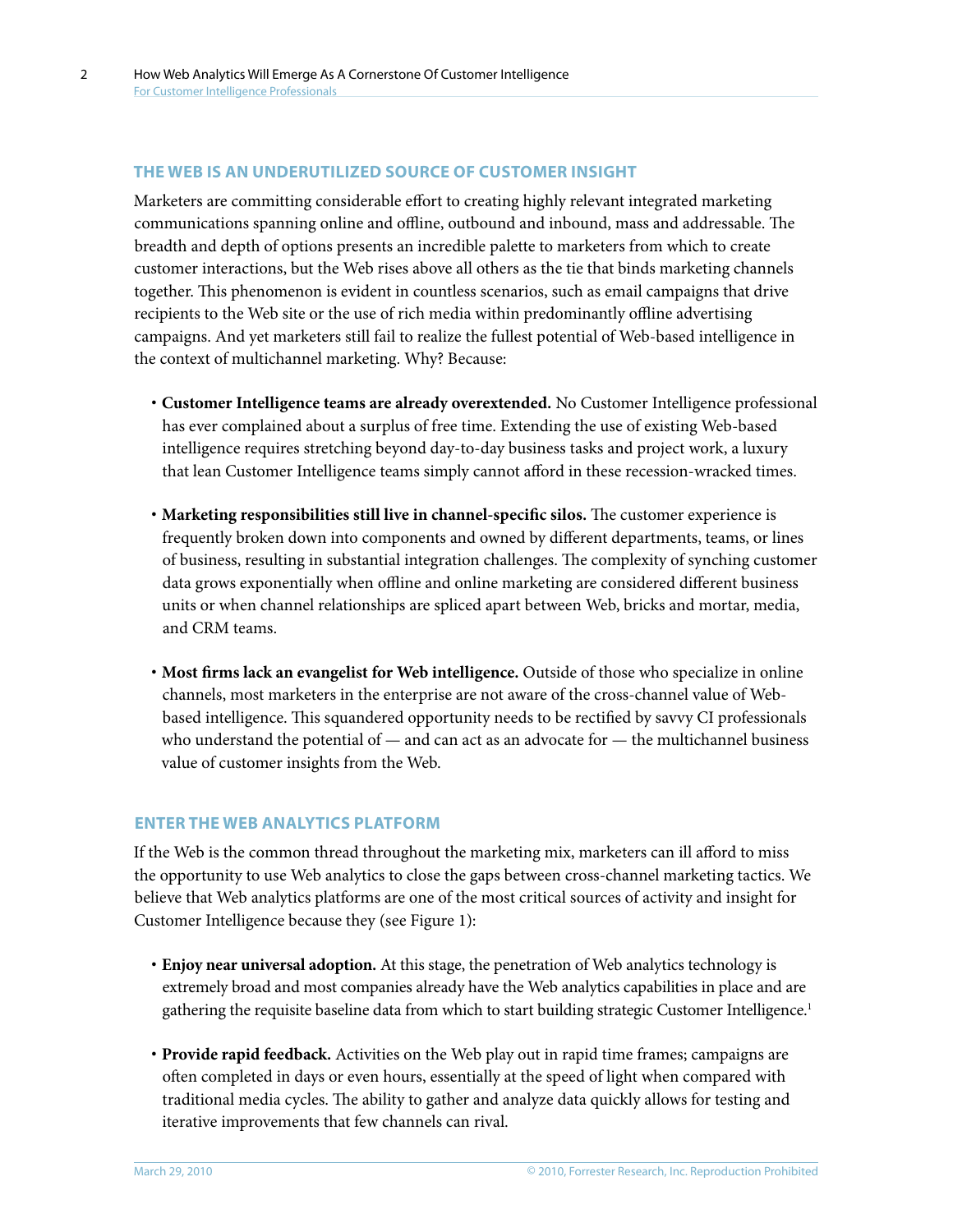- **· Deliver insight to a variety of stakeholders.** Web analytics reports and dashboards, overwhelmingly delivered as software-as-a-service (SaaS), can be distributed to the entire marketing team in numerous formats that are appropriate for varying types of audiences, creating a consistent view of activity and foundational set of data for CI initiatives.2
- **· Offer substantial qualitative and quantitative customer data.** The Web site delivers granular customer data on a large scale to support significant samples of specific behavior and outcomes. This data includes a cross-section of known customers as well as anonymous visitors who can be analyzed and used to support specific Customer Intelligence objectives such as segmentation, remarketing, and behavioral targeting.
- **· Link to other channels and activities.** Just as the Web site serves as a hub for customers' multichannel activity, Web analytics platforms provide Customer Intelligence professionals with the ability to measure that activity and attribute business results from the Web to other crosschannel marketing programs.

#### **Figure 1** The Modern Web Analytics Platform



<sup>56720</sup> Source: Forrester Research, Inc.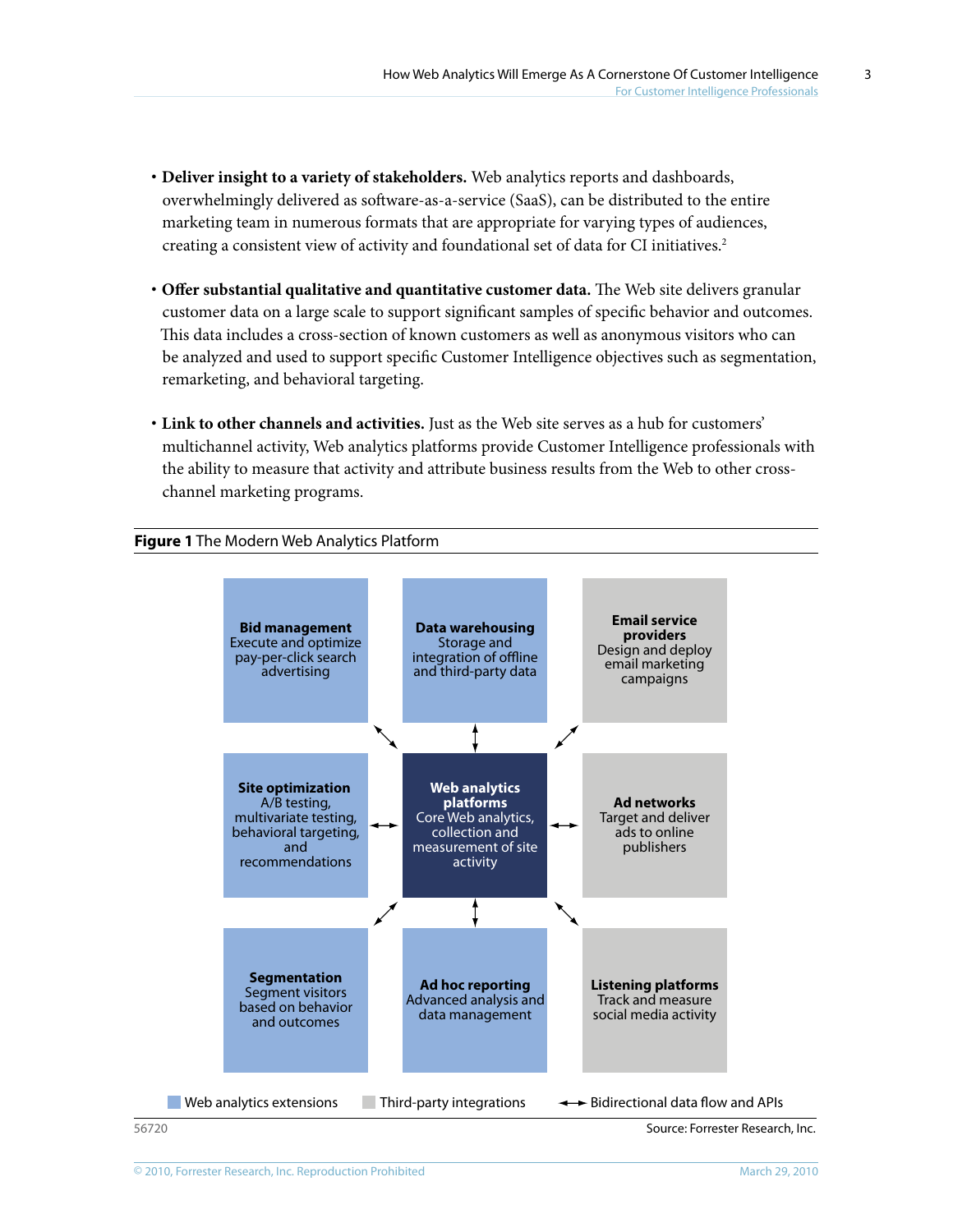**Figure 2** Web Analytics Evolves In Two Phases

#### **Web Analytics technology will extend Beyond the Web site in two phases**

To optimize marketing performance in a Web-centric world, marketers must apply Web intelligence beyond the scope of site-level analysis. To be sure, Web analytics will still retain its prominence for Web analysts and eCommerce specialists who need to track traditional Web metrics such as page views, unique visitors and exit pages. But Customer Intelligence professionals should build on the intrinsic characteristics of Web analytics tools to integrate data across sources and campaigns and then leverage Web Intelligence to inform multichannel marketing activities (see Figure 2).



4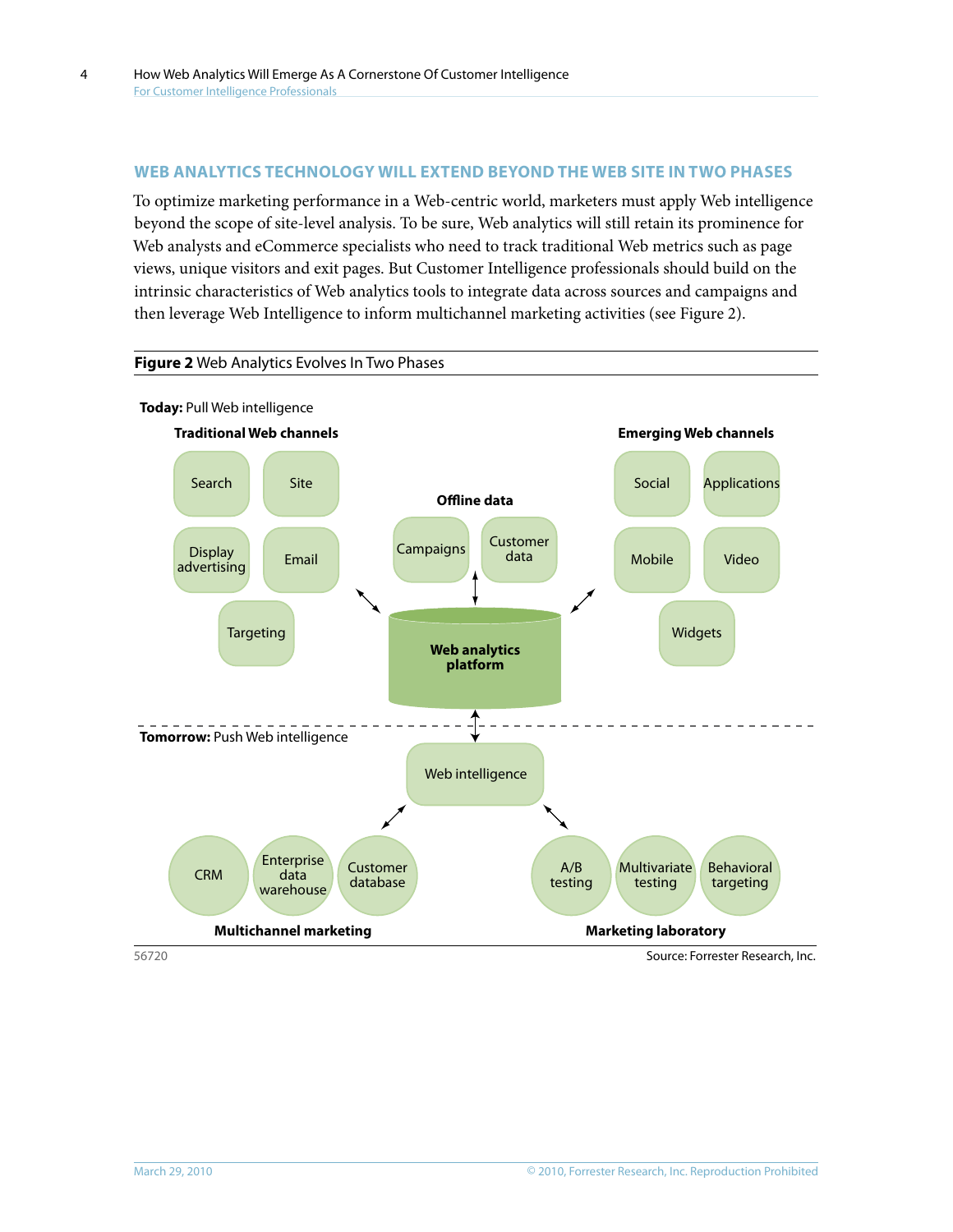#### **Today: Web Analytics Cements Its Position As The Nucleus Of Online Measurement**

Web analytics provides the baseline principles and foundational technology to serve as the central clearing house for tracking and measuring activities across the digital media spectrum, making it the heart of a broad ecosystem of digital channels and activities. By integrating this treasure trove of Web data, Customer Intelligence professionals will begin to turn their Web analytics solutions into a single source of digital insight that provides the means to sync inbound and outbound activity. This evolutionary phase is in progress today as Web analytics vendors endeavor to build an expanding array of capabilities. The result is that Web analytics solutions are surpassing commodity functionality and starting to exhibit many of the characteristics that Forrester forecast for the Online Marketing Suite.3 How? Vendors are extending their platforms to:

- **· Capture the social media zeitgeist.** The social media explosion creates an entirely new subset of Web channels, and with consumers in the driver's seat, listening is now as important as contributing. Web analytics vendors like Coremetrics and Webtrends are now offering purposebuilt analytics extensions to measure activity on social networks such as Facebook and overlay those metrics onto existing tracking mechanisms to support integrated online analytics and attribution.
- **· Enable rich media to be the engaging content consumers crave.** Marketers are going all out to create relevant content that drives site traffic and engages customers. Rich media, namely video, as well as content from multimedia and application development technologies such as Adobe Flash and Flex, require special consideration for tracking and measurement. But these should not be separated from standard Web measurement. Why? Because rich media is usually served up alongside or within traditional Web protocols. The power of rich media is driving serious investments, including Adobe's 2009 acquisition of Omniture, which clearly envisions measurement and optimization becoming a top consideration even at the point of content creation.4
- **· Support the very personal and growing mobile Web.** The rapid penetration of increasingly powerful Internet-connected mobile devices has created a new window to the Web that features its own standards and usage patterns. Mobile Web analytics is essentially a subcategory of traditional Web analytics and should be used in-line accordingly.
- **· Incorporate offline data into the online marketing mix.** Marketers are increasingly pulling information from offline sources, including operational, customer, and campaign history data into Web analytics platforms. This helps to enable comprehensive on-site decision support, provide contextual analysis, and drive more meaningful metrics. With 53% of US online consumers researching products online but buying offline, this capability is imperative for Customer Intelligence professionals.<sup>5</sup> Vendors like Omniture and Webtrends are now providing robust data warehouse options to accommodate these data feeds and integrate them seamlessly into the Web analytics tool set.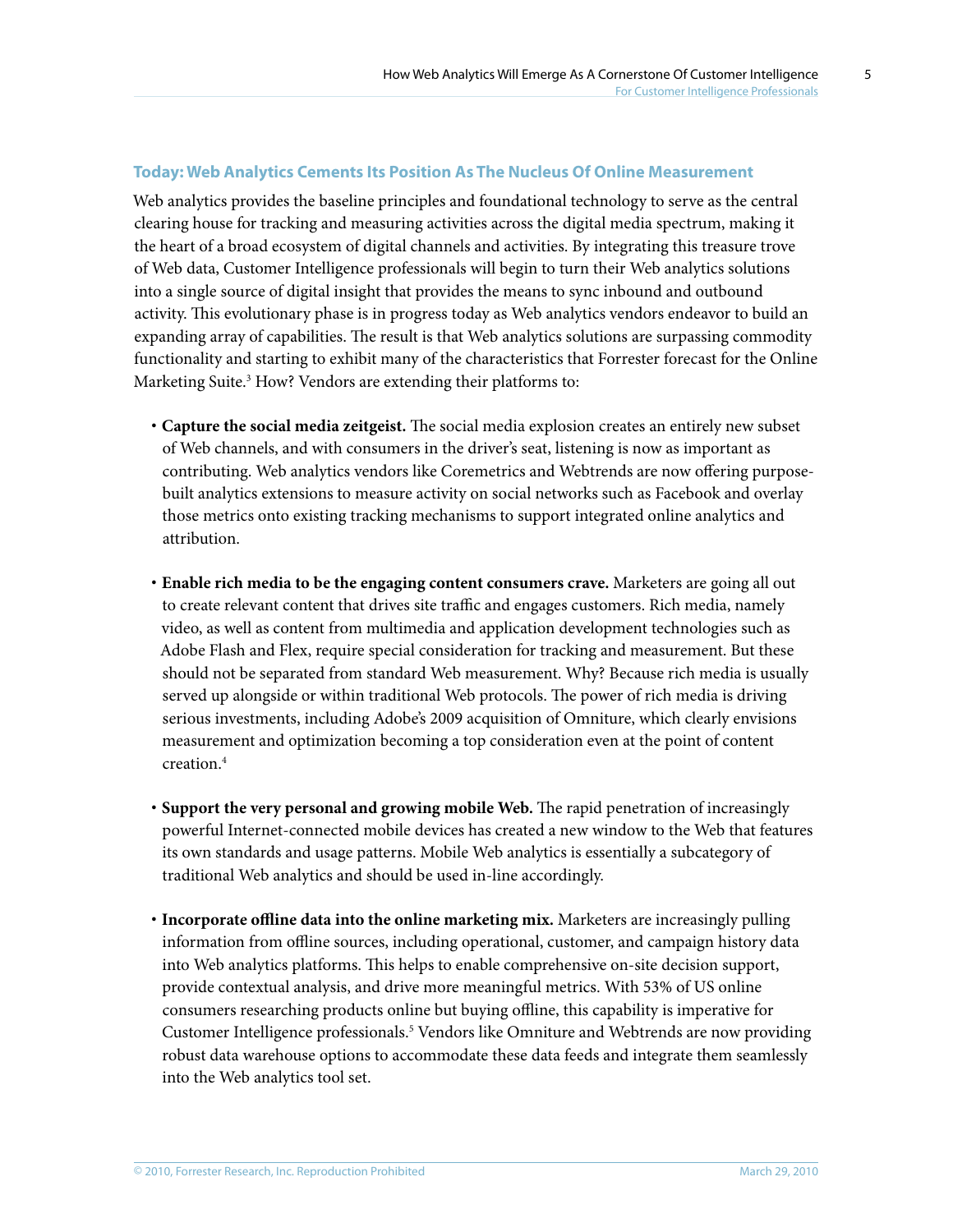#### **Tomorrow: Comprehensive Web Intelligence Will Drive Value Throughout The Marketing Mix**

As Web analytics platforms continue to evolve, Web data will be pervasive throughout most customer interactions. Platform extensions will tie together digital measurement tools, and marketers will be in a position to expand the influence of Web intelligence to drive customer interactions across channels. This closely aligns with Customer Intelligence professionals' goal to obtain a more complete set of insights that in turn enable a more responsive and adaptive marketing organization. Extending the use of Web intelligence in this way will help CI professionals:

- **· Give the contact center context.** Contact centers need customer data and they need it within the context of active interactions. By extending Web intelligence, CI practitioners will be able to include online insights to round out existing contextual information to drive more effective customer interactions. For example, data on customers' recent Web site visits, relevant social media activity, or usage of other support outlets can be passed through to call center agents (CSAs) along with standard contact history and account information. This will enable CSAs to more closely match customers' needs and dispositions and drive appropriate next actions.
- **· Assemble a comprehensive customer profile.** Customer Intelligence professionals need to get marketing teams to share activity, transactional, and historical data to ensure they are targeting effectively.<sup>6</sup> These Web-derived advances will drive real-time intelligence and support inbound as well as outbound marketing. Tomorrow's Web analytics platforms will help facilitate this synchronization to inform timely and relevant relationship nurturing and campaign development across all channels. 7 How? One way is the analysis of digital media activity prior to the launch of campaigns to better understand customers' propensity to purchase. Another is to actively track campaigns to provide insight into customer buying cycles and identify opportunities for micro-segmentation and remarketing.
- **· Transform the Web into a laboratory.** The Web's speed, flexibility, and data-driven nature make it the ideal testing ground for branding and marketing concepts, regardless of the intended execution channel, even those destined for offline or mass media delivery. Marketers will be able to rapidly test email, advertising, technical site decisions, and direct marketing campaign prototypes on the Web site without interrupting mainstream site activity by using Web analytics platform extensions such as A/B testing, multivariate testing, and behavioral targeting techniques.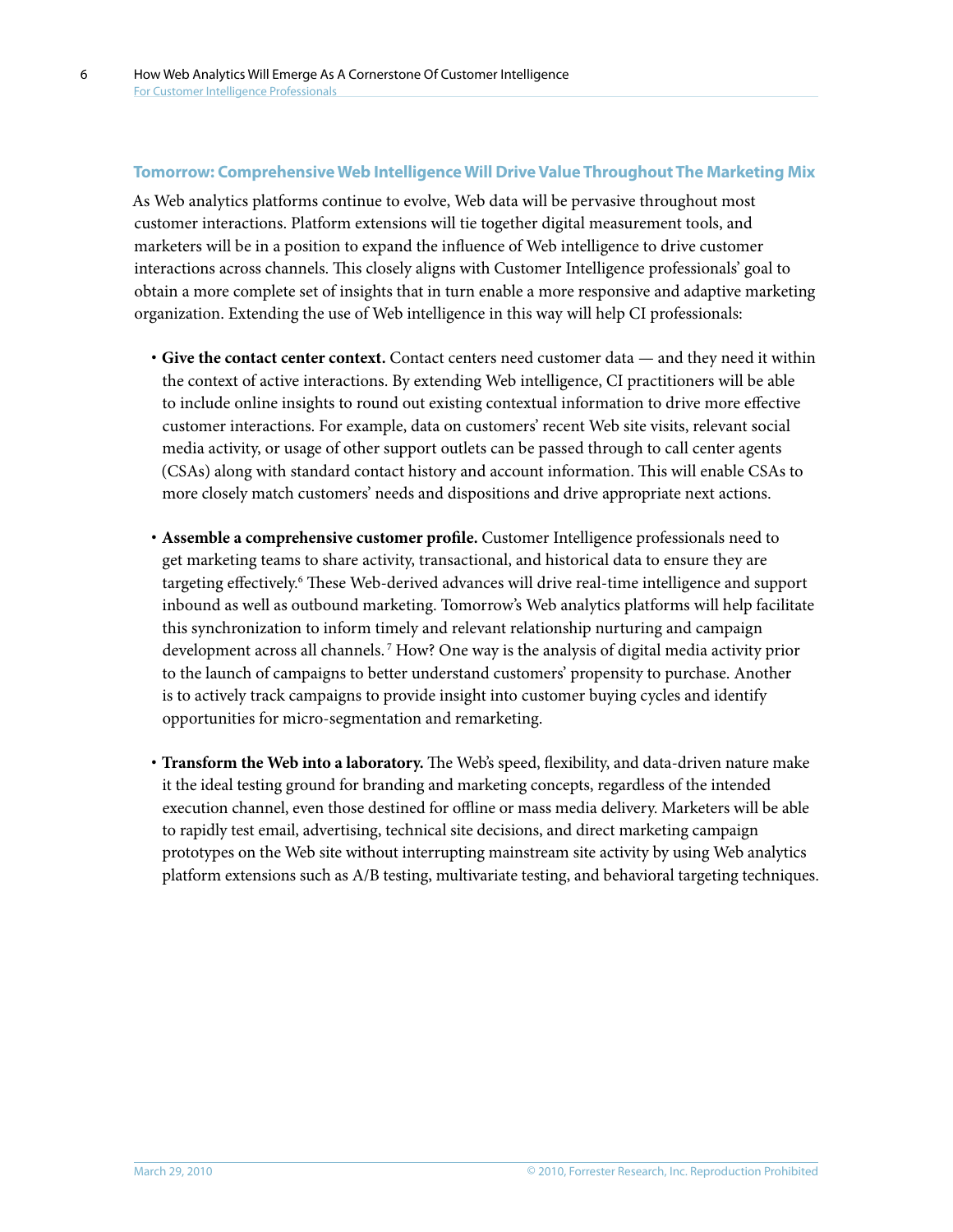#### R F C O M M F N D A T I O N S

#### **Implement a Web intelligence hub for CUstomer Intelligence**

Today's marketing processes generate tremendous amounts of data, which is typically managed and analyzed in isolated, channel-specific silos within the marketing organization. That approach fails to realize that the full potential of integrated Customer Intelligence is greater than the sum of its parts. CI professionals should start building a Web intelligence hub to take advantage of the fact that the Web site is an anchor point for multichannel customer interactions. To successfully deploy a Web Intelligence hub, CI professionals must:

- **· Identify candidate activities for enhanced CI.** It's not practical to perform multichannel data and analysis integrations across the entire marketing mix at once. Customer Intelligence professionals should look for early wins by mapping out existing customer experience funnels that are threaded through digital channels. Then prioritize activities that currently lack deep customer insight that an infusion of Web intelligence can provide. For example, Web analytics and Social Intelligence are obvious bedfellows as escalating bi-directional activity by brands and consumers on social networks drives marketers to close the loop between Web sites and social media.<sup>8</sup>
- **· Do more with the Web analytics platform.** The most obvious way to extend an existing Web analytics implementation is by closing data collection and analysis gaps through the addition of functionality from your vendor's own tool kit or from its certified partners. Common Web analytics channel extensions include integrated applications for pay-per-click search marketing, email marketing, and social media monitoring. Analytical extensions to Web analytics include A/B and multivariate testing and behavioral targeting applications. Organizations with significant investments in internal IT should also pursue integrations between their Web analytics platforms and enterprise data warehouses to further support multichannel marketing.
- **· Push Web intelligence insights into multichannel marketing initiatives.** Once the Web Intelligence hub is in place, it's time to put the insights into action within the targeted programs and campaigns. Start by gathering data alongside existing processes, audit the data and analysis deliverables for accuracy, document baseline performance, and then begin leveraging the insights for decision-making.
- **· Sweat the details to connect the dots.** Despite vendors' increasingly open stance on bidirectional data exchange and the availability of comprehensive integration points such as APIs and XML technology, the onus is on CI professionals to understand the flow of data. Pushing and pulling data around the enterprise and between suppliers adds complexity that if managed improperly, results in serious data quality and attribution problems. To prevent these issues, focus on defining the system of record, primary keys, and ownership of each element of the program at the beginning of every project.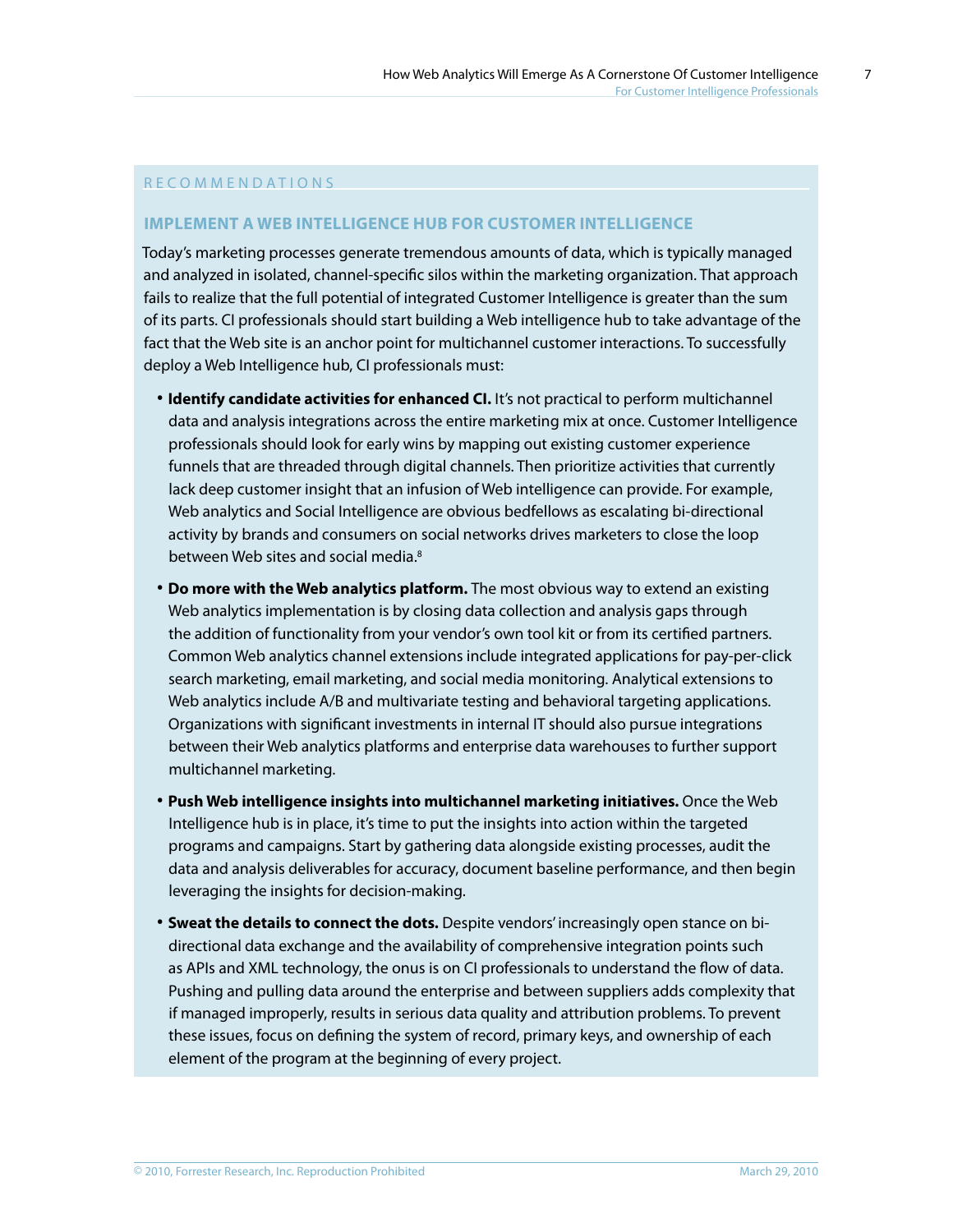**· Road trip!** Be a strong advocate for the vision of truly integrated multichannel marketing organization, supported by the Web intelligence hub. Schedule an internal road show, host Webinars, hold brown bag lunches, start a blog, or send out a newsletter outlining incremental progress and success stories. Taking the time and effort to educate peers, executives, and suppliers will cultivate a culture that values Web-based intelligence and helps others recognize the untapped potential of this insight. Do as much as busy schedules and the travel budget can withstand. In other words, over-communicating is never a bad thing.

#### WHAT IT MEANS

#### **The emerging Web Intelligence hub sets Broad Marketing Changes in Motion**

Organizations are increasing their absolute and proportional marketing spend on digital channels in spite of a global recession, indicating that the Web is accepted as an indispensible fixture in marketing. <sup>9</sup> Over the next two to three years the emphasis on using Web intelligence to inject customer knowledge deeper into the enterprise will drive fundamental changes in multichannel marketing. While offline marketing channels will continue to serve as valued components of the mix, they will come under increased scrutiny as marketers look to emulate the transparency and effectiveness of the Web channel.<sup>10</sup> Ultimately, marketers' sense of self-preservation will force them to rationalize their priorities and make significant adjustments to the balance of their marketing mix based on measurable attribution and irrefutable accountability.<sup>11</sup>

#### **Endnotes**

- <sup>1</sup> Forrester data indicates that 73% of businesses are currently using or piloting Web analytics technologies. See the May 27, 2009, "[US Web Analytics Forecast, 2008 To 2014](http://www.forrester.com/go?docid=53629&src=56720pdf)" report.
- <sup>2</sup> Traditional licensed software solutions launched the Web analytics industry off its starting blocks in the late 1990s, yet hosted offerings overtook their licensed counterparts in 2006. Since then, the use of hosted offerings has grown dramatically. See the May 27, 2009, "[US Web Analytics Forecast,](http://www.forrester.com/go?docid=53629&src=56720pdf)  [2008 To 2014](http://www.forrester.com/go?docid=53629&src=56720pdf)" report.
- <sup>3</sup> The complete Online Marketing suite has two core components: 1) the central hub the molten core of the suite that enables marketers to manage and integrate online data, and 2) the network a thriving community of technology and service partners that delivers execution, targeting, and measurement services. The central hub is the novel part of the suite; current interactive marketing specialist vendors will make up the network layer. See the October 17, 2007, "[Defining The Online](http://www.forrester.com/go?docid=43678&src=56720pdf)  [Marketing Suite"](http://www.forrester.com/go?docid=43678&src=56720pdf) report.
- <sup>4</sup> On September 15, 2009, Adobe announced that it would acquire Omniture for \$1.8 billion. Adobe's CEO, Shantanu Narayen, promised that the combined entity would help marketers realize the full value of their digital assets. For Forrester's take on this acquisition, see the September 24, 2009, ["Adobe's Acquisition Of Omniture Rocks Online Marketing"](http://www.forrester.com/go?docid=55380&src=56720pdf) report.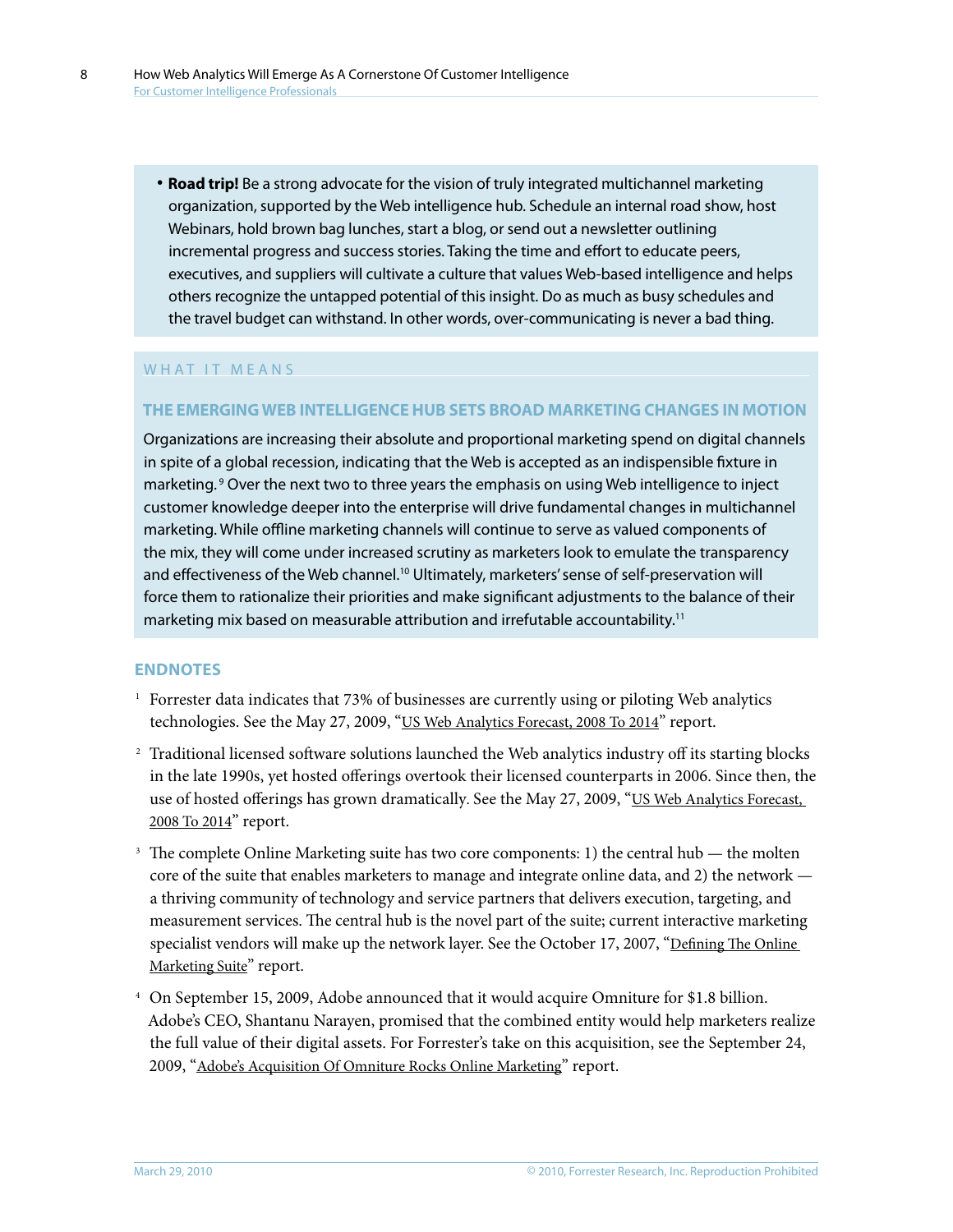9

- <sup>5</sup> Fifty-three percent of US online consumers say they research products online that they subsequently buy offline, illustrating the Web's substantial potential to influence and drive sales made via other channels. See the February 5, 2010, "Using Digital Channels To Create Breakthrough [Multichannel Relationships"](http://www.forrester.com/go?docid=53220&src=56720pdf) report.
- <sup>6</sup> A comprehensive view of the customer helps marketers deliver productive customer experiences, support marketing measurement, and drive new business opportunities. See the June 19, 2008, "[Creating A Multichannel View Of Your Customer"](http://www.forrester.com/go?docid=44391&src=56720pdf) report.
- <sup>7</sup> The shift from traditional programs underpinned by mass advertising, direct mail, and telemarketing to highly relevant and personalized communications delivered through a multitude of interactive and direct channels doesn't happen overnight. Marketers need a new set of tools to support this transformation. Campaign management solutions — at the center of marketing communication design, development, and execution — must evolve to support this transformation. See the December 14, 2009, "The Forrester Wave™: Cross-Channel Campaign [Management, Q4 2009"](http://www.forrester.com/go?docid=47642&src=56720pdf) report.
- <sup>8</sup> But most CI professionals still don't integrate listening into other aspects of their marketing strategies. CI professionals must develop a strategy to make listening a core part of the bigger picture. See the March 12, 2010, ["Defining Social Intelligence](http://www.forrester.com/go?docid=55983&src=56720pdf)" report.
- <sup>9</sup> Our forecast examines the pace of the shift toward interactive marketing as a more substantial part of the marketing mix. We expect search marketing, online display advertising, email marketing, social media, and mobile marketing collectively to grow to nearly \$55 billion by 2014. See the July 6, 2009, ["US Interactive Marketing Forecast, 2009 To 2014](http://www.forrester.com/go?docid=47730&src=56720pdf)" report.
- <sup>10</sup> Marketers can't see value in multichannel marketing until they can measure it. TV spending is still the biggest above-the-line expense, even as Internet usage increases and mass media audiences fragment. Yet 65% of marketing leaders think Internet measurement is more useful than TV measurement. See the January 15, 2010, ["The Future Of Media Measurement"](http://www.forrester.com/go?docid=54091&src=56720pdf) report.
- <sup>11</sup> Our latest research uncovers 40 best practices that leading Customer Intelligence (CI) professionals use to build a culture of accountability, and we grouped them into four categories: 1) strategic organizational alignment; 2) cross-functional business processes; 3) value-based metrics; and 4) transparent communication of results. See the March 23, 2010, "The Marketing [Accountability Index"](http://www.forrester.com/go?docid=53634&src=56720pdf) report.